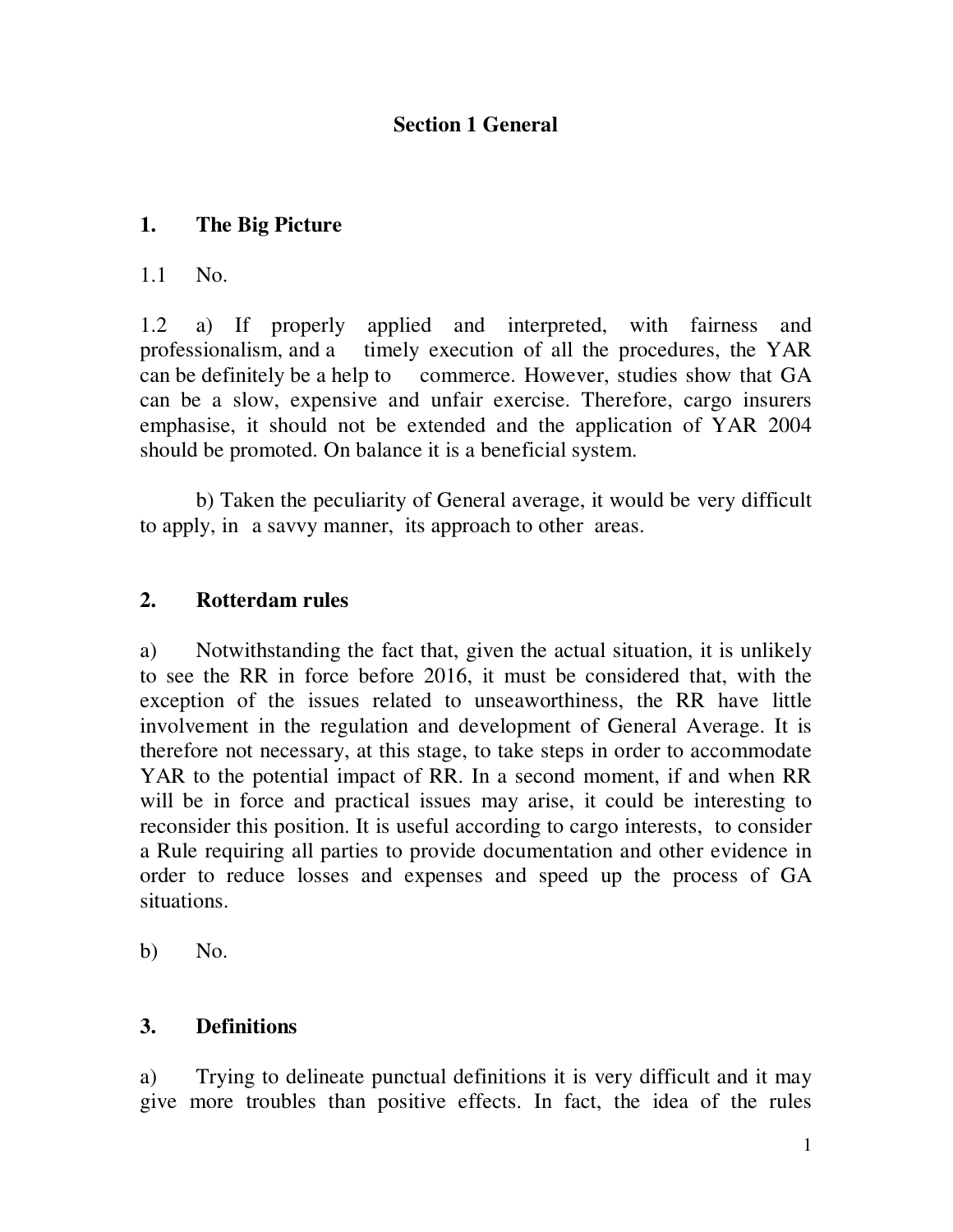themselves is to produce uniformity but also to be adopted by the widest range of players possible. In this view, it is therefore hard to find definitions that can be satisfactory for all Countries and all systems of law. Adopting a precise list of definitions could lead to the exact opposite of the result sought, with an increase of additions and/or further explanations left in the hands of the freedom of the parties, while drafting the relevant contracts.

b) In consideration of the above answer, no terms need or should be defined.

## **4. Scope**

In order to see the Rules widely adopted and applied uniformly, it is advisable to keep the actual approach. Trying to provide a more detailed and complete code could not be

seen by Courts and practitioners as a viable and helpful solution, provoking instead more controversies and disputes, in the application and use of the rules. The nature of the Rules, as an instrument to be adopted within the frame of the freedom of the parties in the contract, even though conditioned by a long established practice and application, must always be kept in mind.

Any attempt to provide a more punctual and 'complete' code would probably result in a minor degree of flexibility and in a compression of the discretionary choices of the Adjusters, in their effort to achieve the optimal solution for the parties, while assessing a claim.

## **5. Format**

The 2004 format proved to be a good solution. The numbering system, being in use for long time, should therefore be maintained, in order also to avoid potential confusion and misunderstandings, in case any major modification would be put into existence.

### **6. Dispute Resolution**

This is another delicate point in which the need for uniformity could 'clash' somehow with the freedom of the parties in choosing and drafting their contracts. It seems very unlikely that a proviso envisaging an arbitration,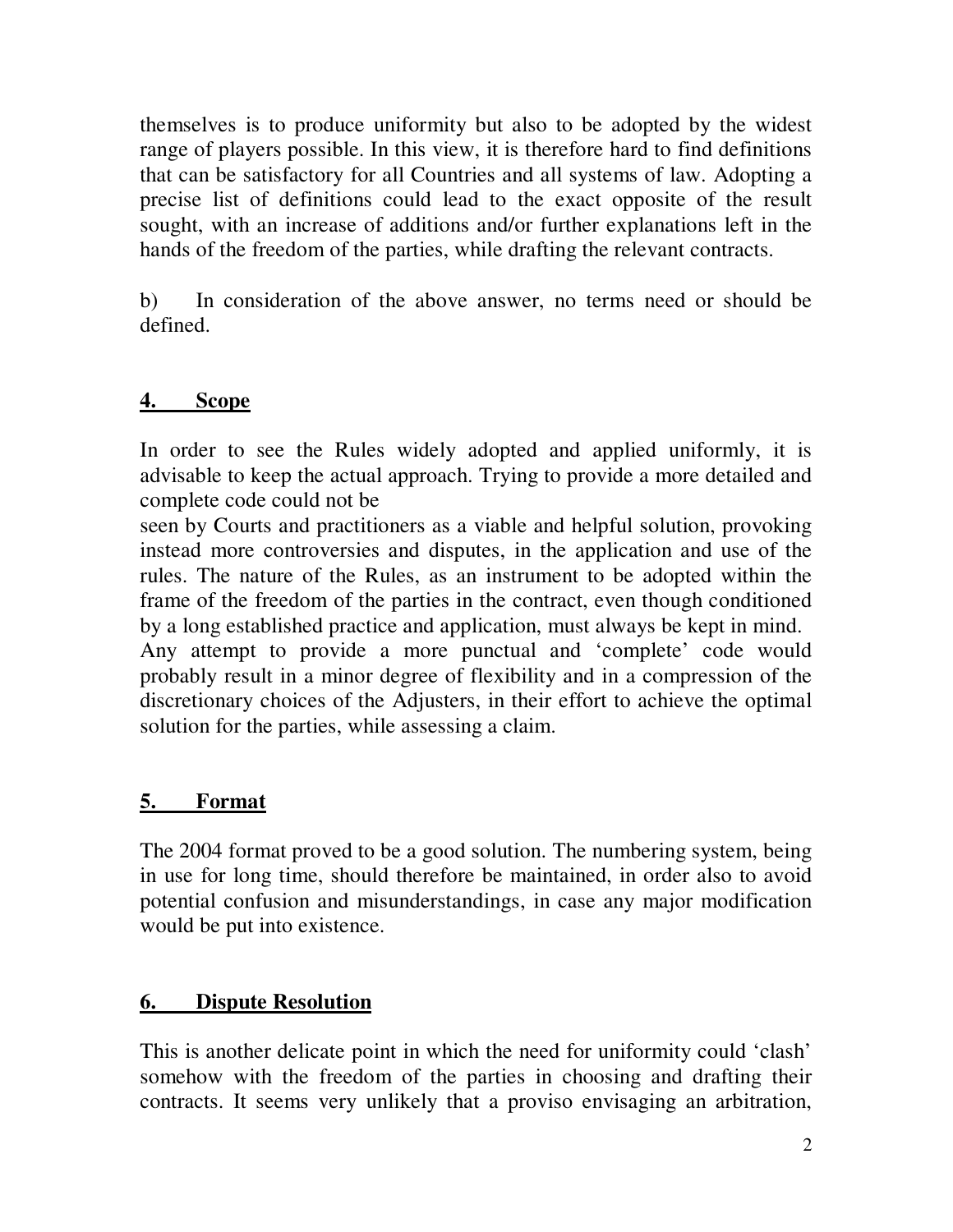lodged possibly in an administrative body to be designed or created within CMI, could be welcomed openly and without resistance in the commercial world. A general use of arbitration clauses, however, is already widely spread and adopted in the contracts of affreightment. A mediation facility on disputes resolution, in the application of the Rules, should be theoretically an interesting solution, but it could hardly produce sensible results in the short and mid-terms. The International Association of Average Adjusters has implemented a Mediation possibility, this avenue should be explored

# **7. Enforcement**

a) No. Any attempt to enter in details would potentially lead to some resistances in certain jurisdictions, leading at the end to more differences in the application of the Rules, rather than more uniformity.

b) The adoption of recommended standard versions of General Average Guarantees and Bonds documents has to be seen as a useful tool to eliminate misunderstandings, expediting at the same time the 'paper work' in the procedure. The use in practice of similar, but not exactly equivalent, documents is nowadays time-wasting and not producing any positive outcome. Thus providing templates and recommended standard versions would probably result in more clarity and faster procedures.

## **8. Absorption Clauses**

No. The players in the market have already dealt broadly with the issue. The extent and the wording of such clauses have to be left to the freedom of the parties.

## **9. Piracy**

This matter deserves an extensive discussion on its own, as it raises interesting aspects in the General Average doctrine, in consideration also of the increasing incidence of piracy casualties in the recent years.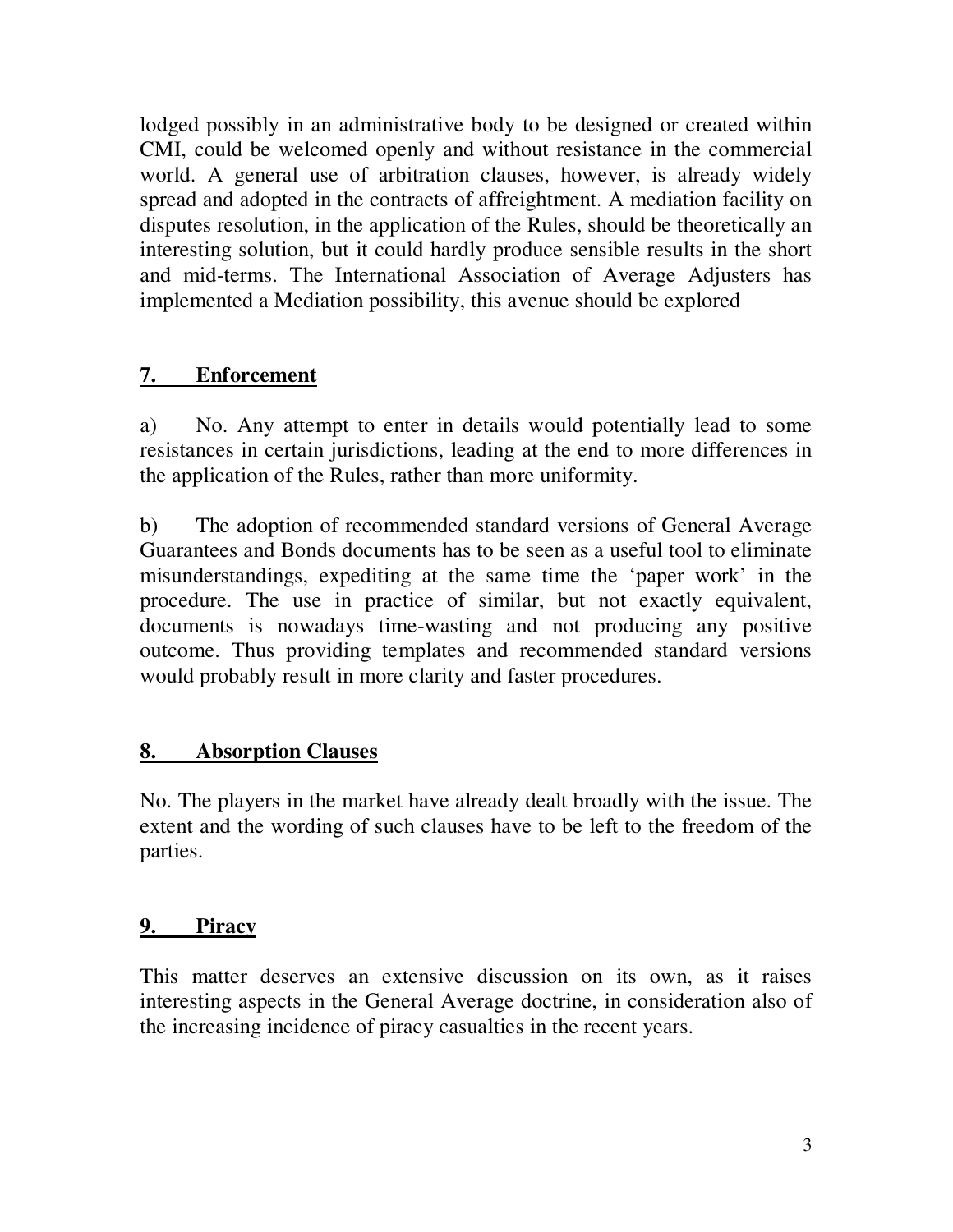To be brief, it must be pointed out that, according with the classic definition of General Average, the General Average act should be 'intentionally and reasonably' made.

The extent of a free resolution can be obviously questioned, when a decision has to be taken after a threat to life (namely the crew) and, subsequently, property (the vessel and cargo) is posed, as in a piracy act. Thus, to follow a strict interpretation, it should not be allowed to include the payment of ransom in the GA allowances. On the other hand, for practical and moral reasons, to exclude this disbursement would equal in an unfair result and the established practice of the recent years has gone in the direction to consider ransom as a legitimate expense, even in the absence of an express proviso in the Rules.

a) There is a practical aspect that has arisen and that can still be controversial. Recently, especially in West Africa cases, pirates have taken control of the vessel, and then took part or the totality, of cargo. Shipowners, in this case, are 'saving' the vessel and crew, in some cases without even suffering significant delays or deviations to the planned voyage, but the expenses suffered by cargo Owners are not included in those allowed as valid General average expenses. This leads to an unfair and disproportioned application of the allowances, definitely pending in favour of Shipowners. CMI should try to tackle the issue and provide an appropriate and equitable solution to this matter.

However, the Royal Belgian Shipowners Association (RBSA) are of the view that it is not necessary to include express wording relating to piracy/payment of ransom in the YARs to deal with general principles or regulate specific allowances.)

Cargo interests point of view is that the 'flexibility' shown for the Piracy Ransom cases, namely not dispute the GA in such situations, should be met with the same 'flexibility' when cargo is 'sacrified' as in the mentioned West Africa cases.

The position of the Belgian Association of Martime Law representing a large panel of legal professionals, would not take any position on this subject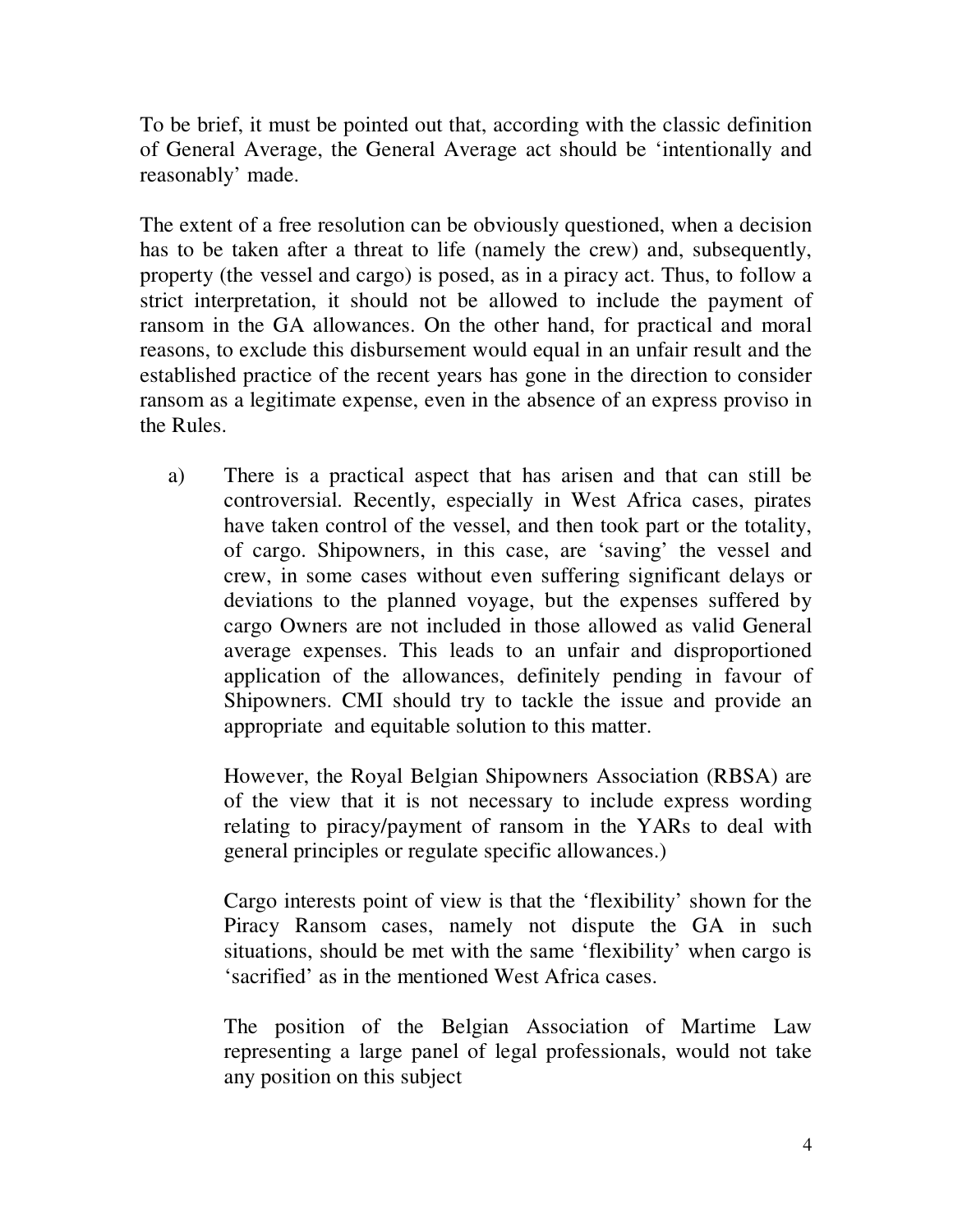b) In Belgium payment of ransom will in principle be organized in close consultation with the European Union.

### **10. Costs**

Indeed costs in General Average proceedings should be monitored and kept under control.

a) Fees need to be kept within reasonable amount and applied fairly. This however is more an issue that has to be dealt by the professional associations, rather than through explicit provisions in the Rules.

b) This tool should be also kept under strict control. In the long term, it could also be possible to rethink it, in order to reduce sensibly this part of the costs. Costs exposed by cargo interests should also be taken into consideration.

The RBSA underlines that the use of the BIMCO Average Bond Clause should be promoted

c) Nothing to say on this point.

d) It seems very difficult to limit or compress the involvement of legal and other representatives through a direct formulation in the Rules. Again, this is more a matter for the parties involved and, in a certain extent, it pertains to the 'craftsmanship' of the Adjusters. Implementing Rule ad hoc could not solve the problem. Cargo interests submitted that only costs of this nature that are made to avoid or minimize the liabilities of the parties to the common adventure should be allowed.

## **11. Other matters**

At the present stage, and in consideration of the amount of issues already tackled by the present questionnaire, there are no other issues to add.

Cargo interests, however, refer to GA's involving large container vessels: it could be investigated if small value cargo could be ignored when the inclusion of this cargo would only have negative effects on the Adjustment (time, more expensive to find and collect than the actual contribution etc…).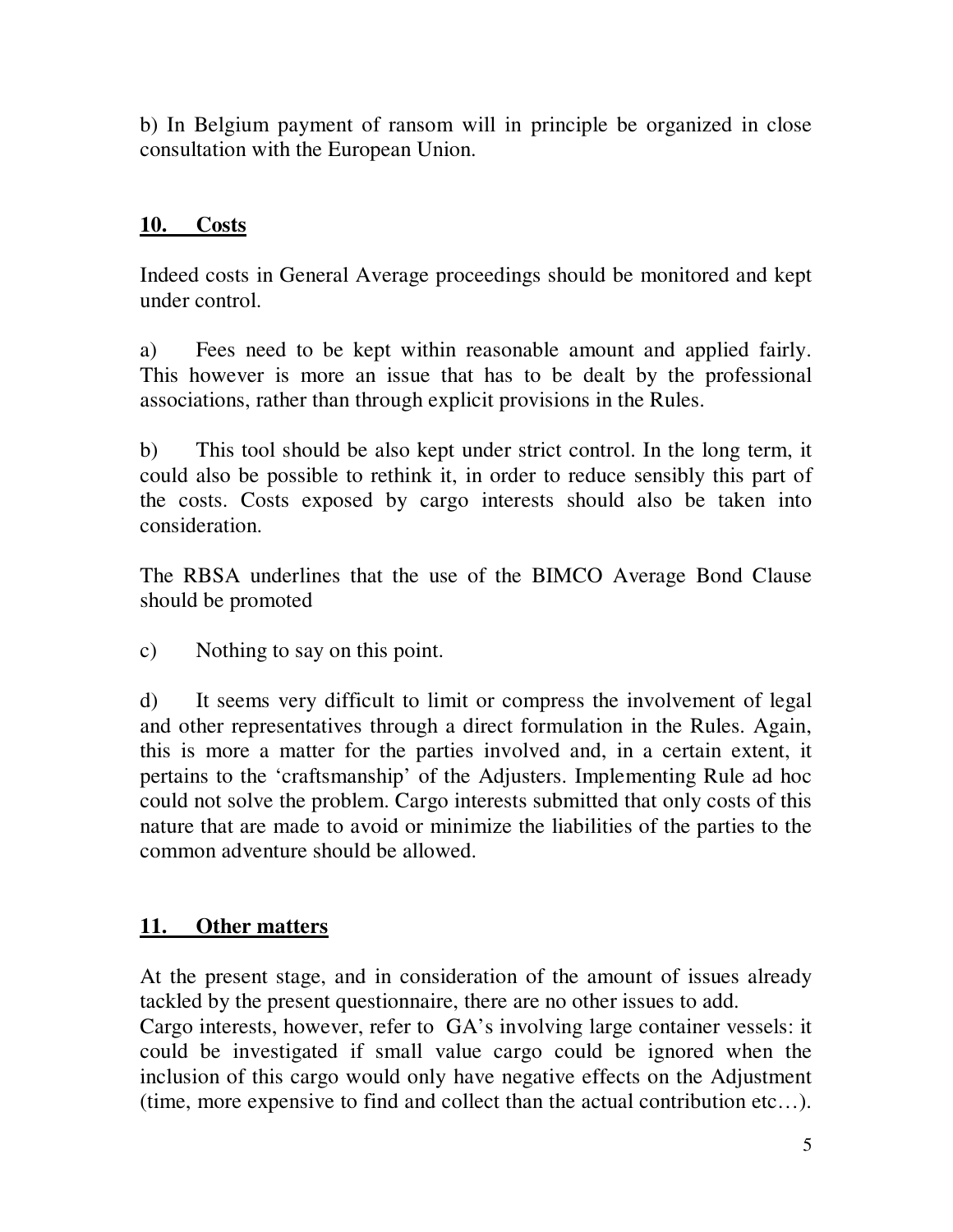See also 17.1 Rule XVII. On the currency of the Adjustment it is arguable to state that each and every adjustments should be done in a single widely accepted currency.

# **Section 2 –Introductory rules**

# **1. Rule of Intepretation**

An appropriate re-wording reflecting the issues, as evidenced, should be considered, with prudence and paying attention not to conflict with long established applications or interpretations, widely accepted in practice, of the Rules.

# **2. Rule Paramount.**

No need to re-word the Rule in the prospected direction. It is a defense already available in the actual framework.

# **3. Rule of Application.**

It seems, at the moment, that such hypothesis is not viable and would not produce any relevant improvement, if the final outcome of the Rules will not be balancing in a fair, and economically wise, way the interests of all the major players involved in the matter. As seen with YAR 2004, any abstract formulation could simply lead to a non implementation of the version of the Rules, by some 'key' players, rendering the Rules themselves of little avail.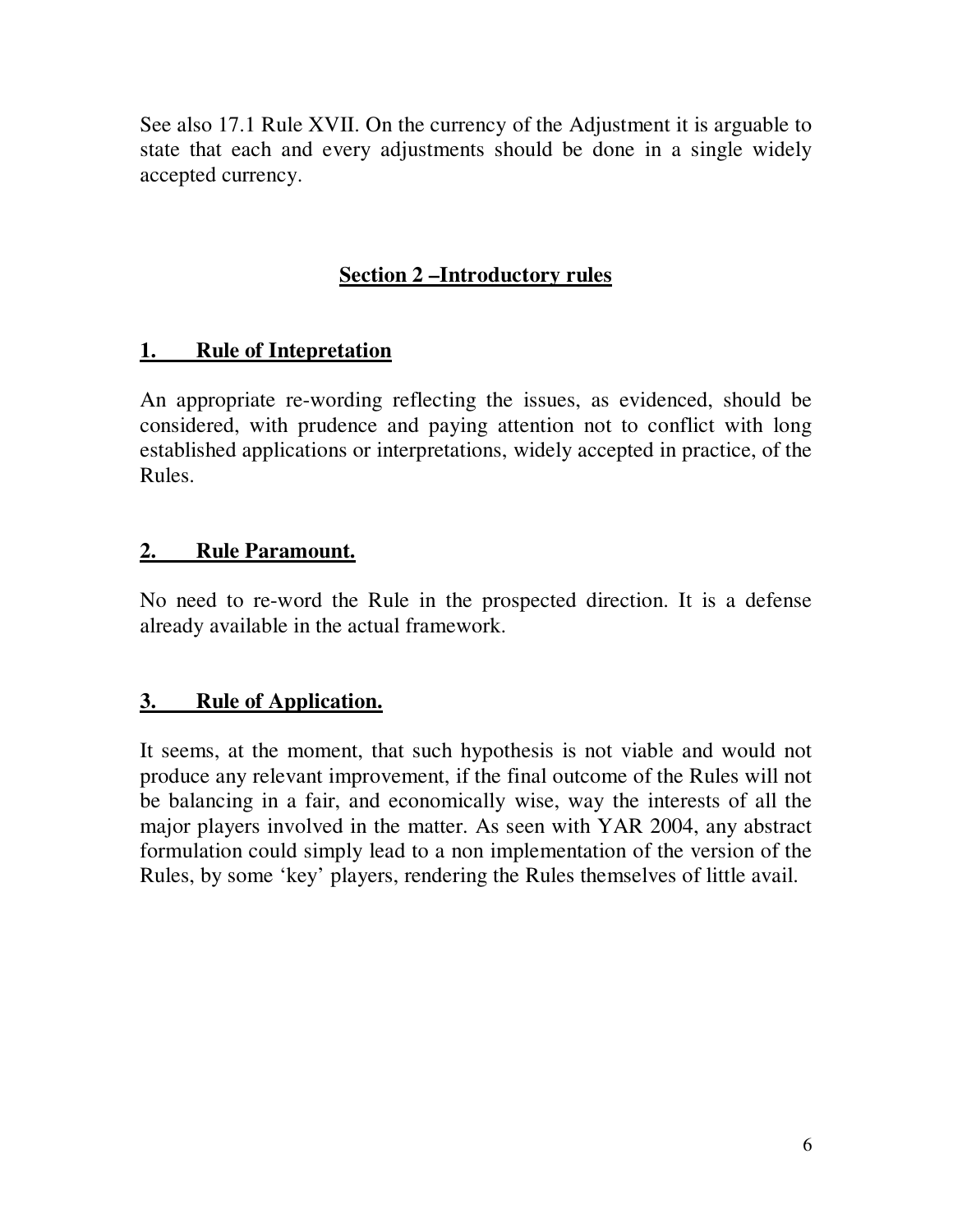### **Section 3 – Lettered Rules**

**1. Rule A** 

### **2. Rule B**

- 2.1 Yes.
- 2.2 No.

### **3. Rule C**

3.1 No

3.2

a) The Rule is sufficiently clear, even though a punctual and well circumscribed express reference could be inserted.

b) A clarification could be useful, bearing always in mind that the new wording needs not to raise additional problems of interpretations or definitions of terms.

### **4. Rule D**

The YAR rules should deal exclusively with issues strictly related to General Average.

#### **5. Rule E**

- 5.1 The actual limit of 12 months is fair and should not be changed.
- 5.2 No, the rule is working fairly as it is.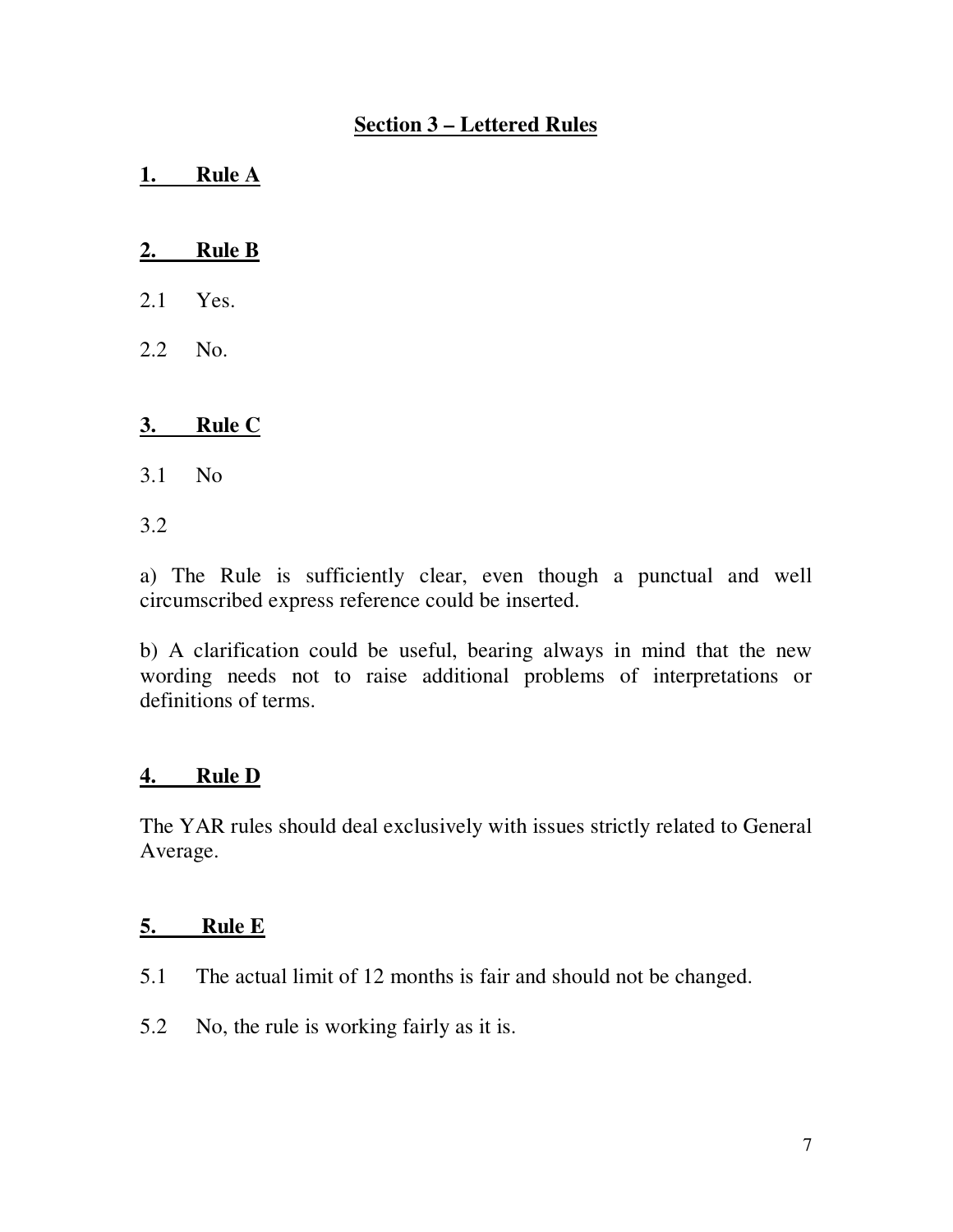# **6. Rule F**

6.1 The actual formulation is assuring uniformity and simplicity and does not need to be changed.

6.2

a) No.

b) This is a matter that should be left to the competence and professional skills of the Adjusters, as it is indeed part of the peculiar set of evaluation a good professional should be able to deal with.

6.3 No

# **7. Rule G**

7.1 It is very difficult to determine a better formula. The actual one is guaranteeing sufficient efficiency, in its application.

7.2 We are of the opinion that, except for exceptional circumstances, left to the discretion of the Adjusters, once the vessel is available for trade the allowances should cease.

7.3 They should be retained, as per latest formulation.

7.4

a) It appears difficult to make a decision on the basis of the data given.

b) It seems that the difference between 'apparent' and 'sufficient' is too artificial and theoretical and of difficult application. 7.5 Not at the present stage.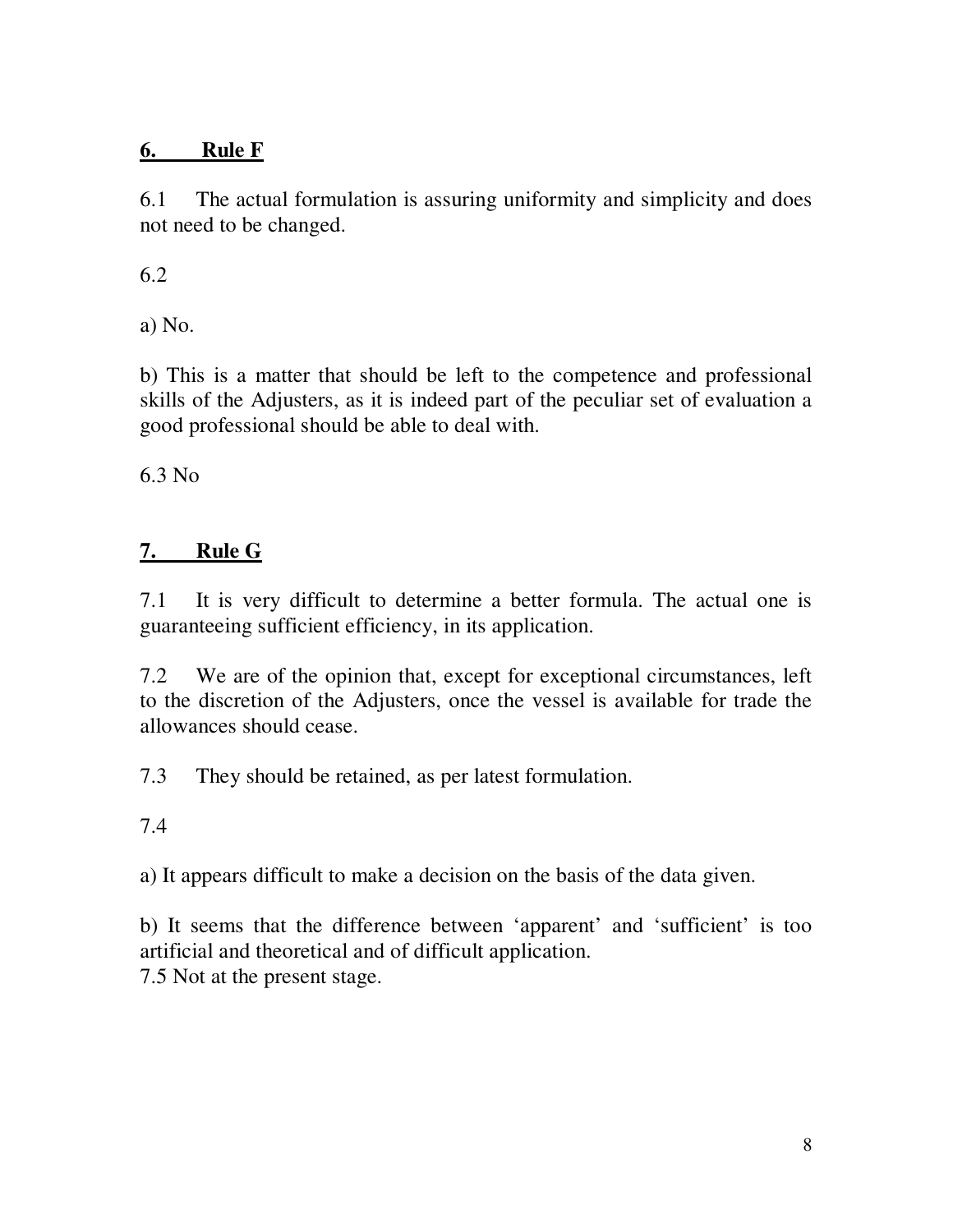### **Section 4 – Numbered rules**

**1. Rule I** 

### **2. Rule II**

### **3. Rule III**

#### **4. Rule IV**

It is, of course, to be preferred the use of modern and understandable terms, rather than those archaic and of difficult comprehension, in the drafting of the Rules in their entirety. On the other hand, it must be pointed out that any change in the use of terms needs to leave unchanged the ratio and the purpose of the rule it pertains. On the specific point, it is not clear what difficulties the term "wreck" is posing and with which word it could be substituted. "Carried away", as well, does not constitute a difficult term to understand, contextualize and apply to practical situations.

## **5. Rule V**

### **6. Rule VI**

6.1

a) It has been a positive progress the decision, in 2004, to separate Salvage from General Average. Different parties are involved in the processes and it is better to keep the situations divided, in order to minimize the "paper work" and speed up both procedures. Thus the 2004 position is the one that should be implemented. It has also to be pointed out that LOF is one of the options available, not the only one, therefore it should not be emphasized excessively the role of this instrument, within the YAR.

b) No.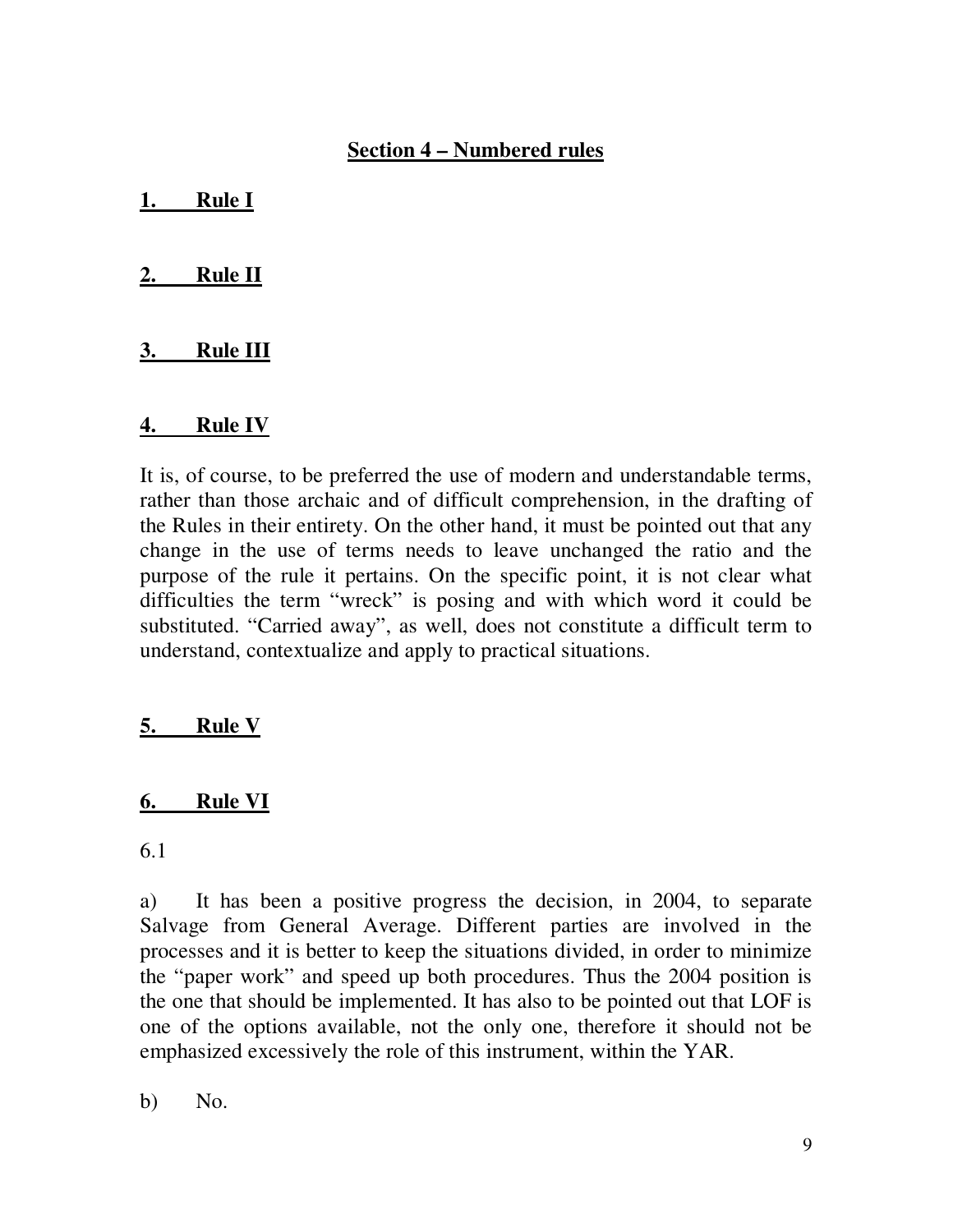c) Yes, it is a practical and efficient solution.

### 6.2

a) Yes, they must be allowed. The RBSA think this would not appear to be necessary.

b) It would be very difficult to see such a proviso really implemented and used. It has, in addition, not a large practical impact. It is a matter that should be dealt by the adjusters, in relation to the specific situation

## **7. Rule VII**

a) 'Ashore' is a term widely understood and adopted in practice, there is no need to modify it.

## **8. Rule VIII**

a) Supra.

b) 'Reloaded' should be adopted, as in fact, in actual practice, it has a more stringent and sound meaning than the old fashioned 'reshipping'. The RBSA state that it is possible that the cargo will not be reloaded on the same ship, but on another ship. Therefore "reshipping" seems to be the correct word.

Cargo interest agree, if 'reloading' is used, it should be made clear that this can also include transshipment operations unless the voyage is abandoned.

# **9. Rule IX**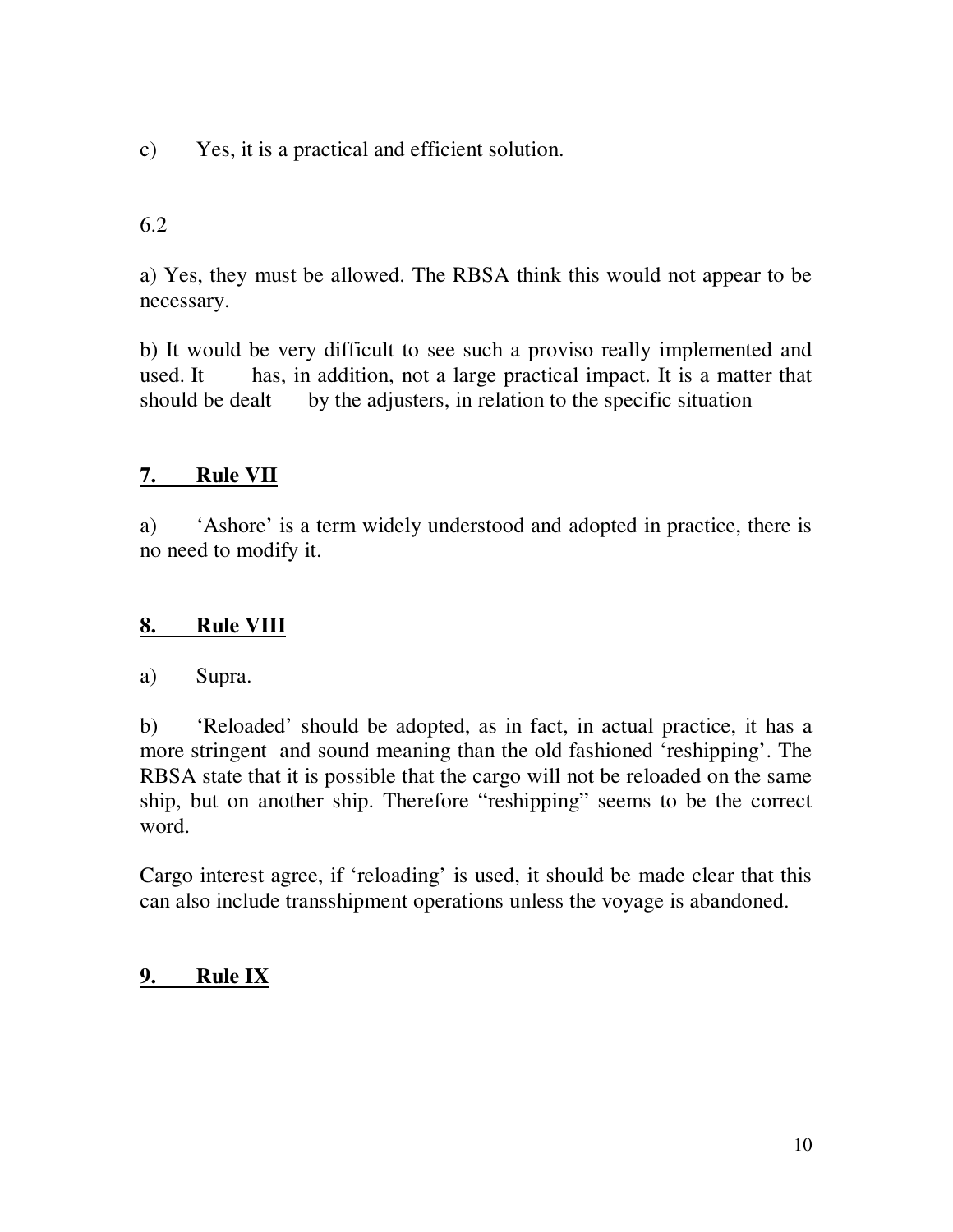### **10. Rule X**

We do not consider it a real issue, but we do not find anything against the insertion of the proposed words.

## **11. Rule XI**

11.1 A logical introduction it is necessary. A crew is a prerequisite in order to properly manage a vessel and it is not possible to encounter a vessel without its crew. Thus it would be unfair to eliminate totally any allowance in regard to wages and maintenance of crew. On the other hand, especially in certain situations (i.e. vessel dry-docked) it would be unfair to keep a vessel fully crewed, when a limited amount of personnel would be enough to keep the ship properly manned. Thus, the Adjusters should be able to evaluate, in each case, which is the correct amount of expenses to allow. It could be possible to set a proviso that requires that the expenses allowable are only those for "minimum crew necessary in order to man safely the vessel, in the specific situation".

The RBSA support the position of YAR 1994 in this view.

Cargo interests prefer the YAR 2004 on this point, but are of the opinion that the compromise under 11.1 first paragraph is fair.

11.2 No. It should still be left to the discretion of the Adjusters, and applied to each case, without a general abstract proviso. If other changes are made to YAR 1994, the RBSA agree that the meaning of "port charges" should be clarified so that it accords with principle and practice, and that all of the port charges which the vessel actually incurs on entry into port should be included.

Cargo interests likewise feel a clarification should be made that standard and exceptional port charges are recoverable in GA but only if those are incurred for the common benefit.

11.3 General Average should terminate at the moment in which the vessel is ready to be put in an equivalent position, as if the casualty would have never occurred. If other accidents or problems will happen, external to the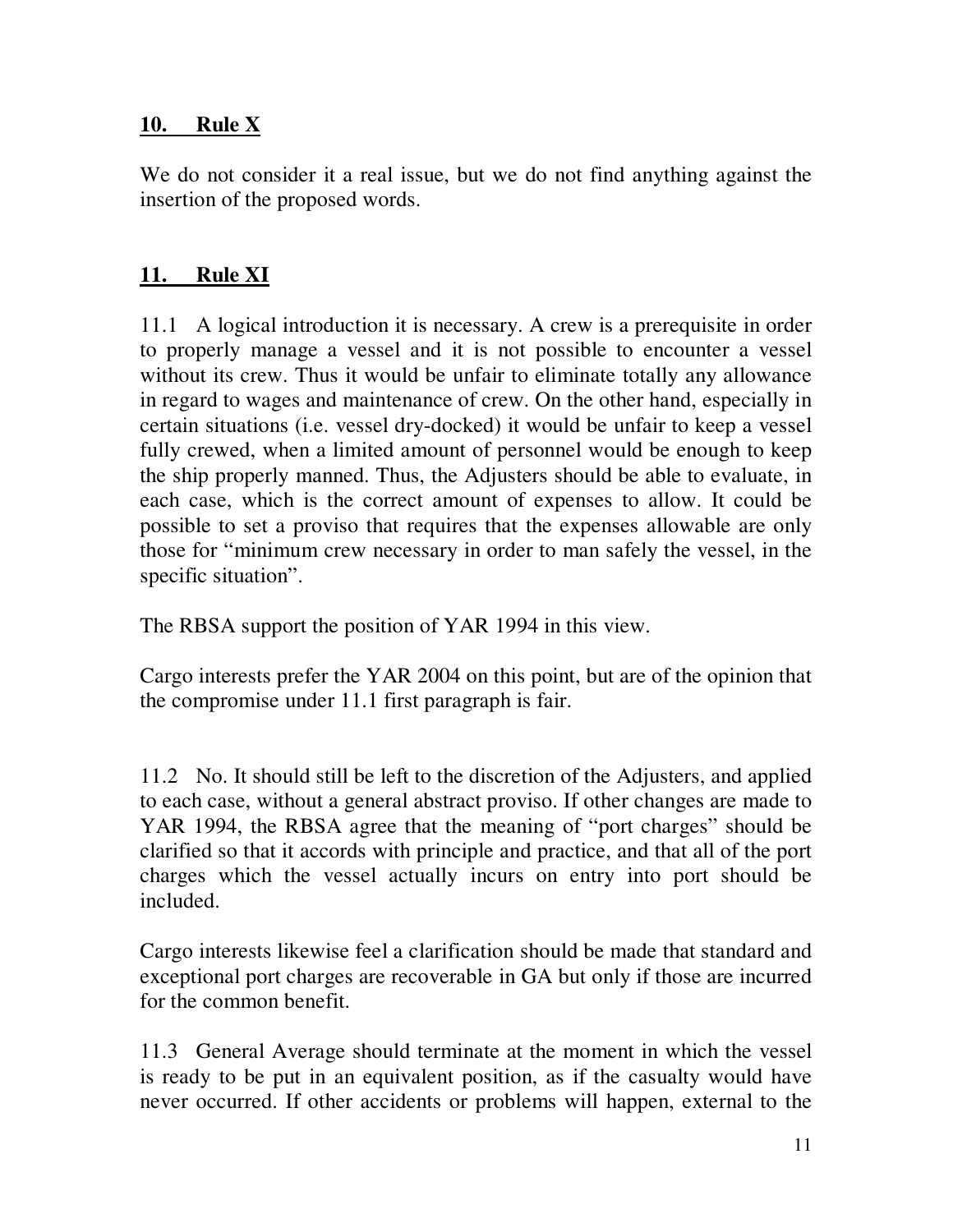causative chain that stems out of the General average casualty, they need to be considered as a part of the entrepreneurial risk for Shipowners, that would otherwise be "over-protected" in respect to the other interests in the maritime adventure.

11.4 It does.

11.5

a) No.

b) No.

c) No. The rule, applied with logic, it is self-explanatory.

d) It should.

# **12. Rule XII**

# **13. Rule XIII**

# **14. Rule XIV**

14.1 As a general rule, according with the ratio of General Average, no temporary repairs that form part of subsequent permanent repairs should be allowed. On the other hand, every temporary repair that permits the prosecution of the voyage, without indirectly 'helping' the eventual permanent repair, should be allowed under YAR rules. So the answer is 'yes', cargo interests emphasize, i.e. the amendment to this Rule as per YAR 2004 should be retained for them.

14.2 No.

# **15. Rule XV**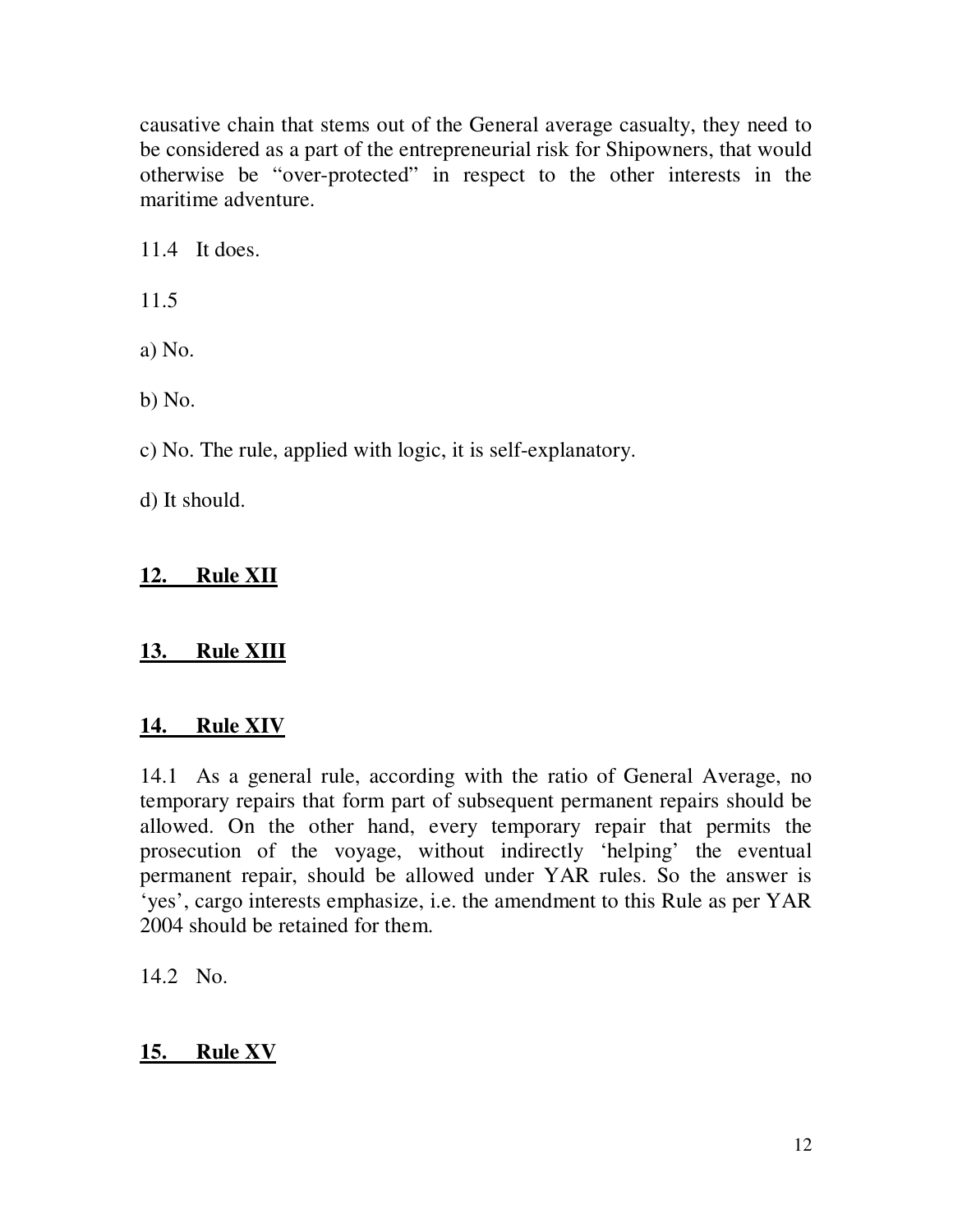### **16. Rule XVI**

Yes, both phrases should be included and it is advisable to allow Adjusters to assess and apply the most equitable solutions.

The RBSA favour the retention of the present wording, though no firm position at this stage.

# **17. Rule XVII**

17.1 It could be useful to have an express proviso, on this regard, without expressly stating a minimum threshold or quantity, rather pointing out the necessity to make a decision that would be money-wise and time saving. The RBSA think this is a practical approach which is best left to the average adjuster.

17.2 It is not requiring further clarifications.

## **18. Rule XVIII**

### **19. Rule XIX**

#### **20. Rule XX**

It would be reasonable and equitable to take the payment of such commissions out of the frame of General average. YAR 2004 abolished commission on GA disbursements, thereby removing the incentive for the shipowner to initially fund GA cases. Shipowners have commented that the position under YAR 1994 should be maintained.

Cargo interests underline that whereas interests (at high percentage – see also 21 Rule XXI)) and costs are already allowed in GA, such commissions form an unjustified duplication of costs and a reason for time consuming disputes.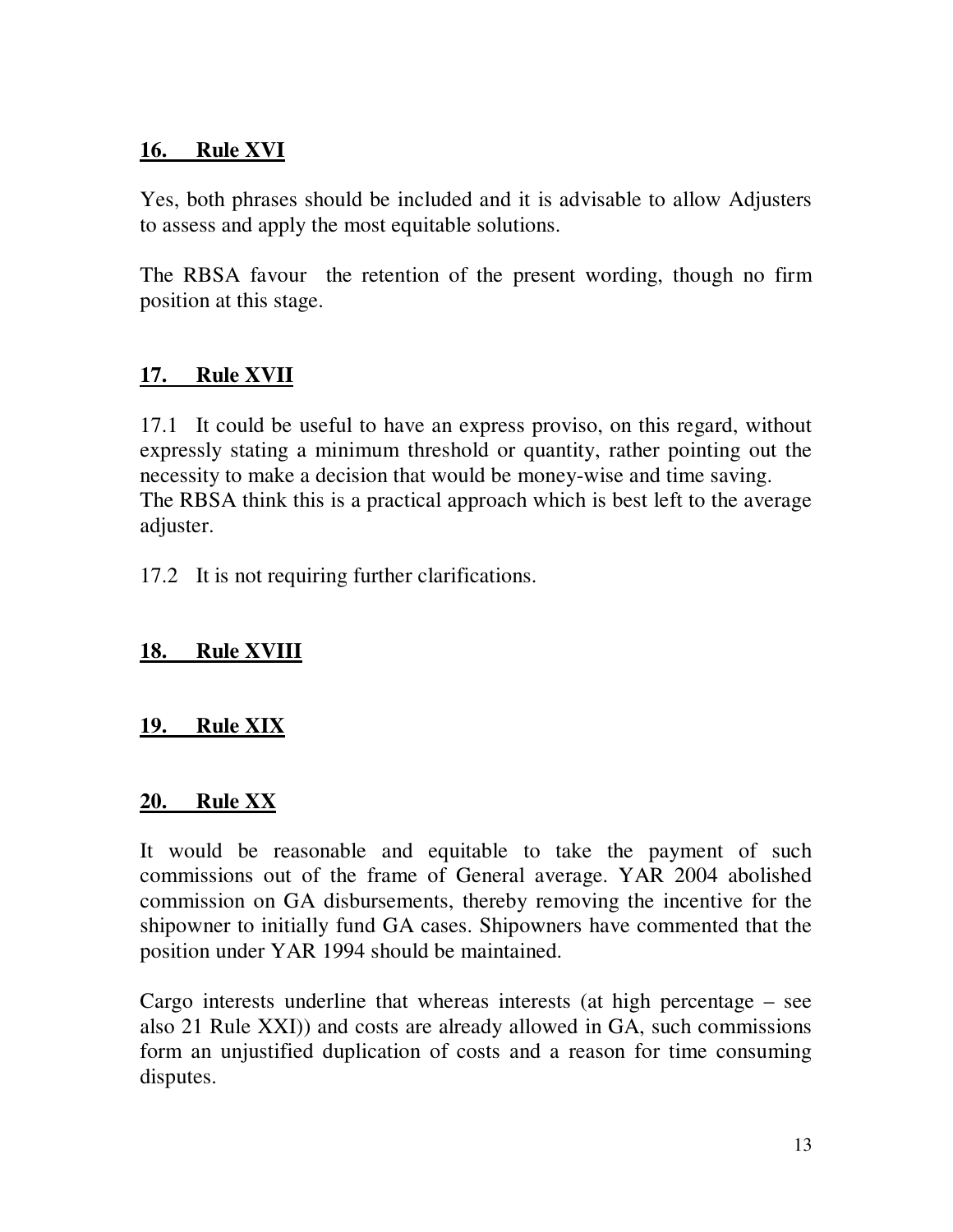## **21. Rule XXI**

21.1 Indeed a fixed rate it is not reflecting the reality of the interests trend, making the rate itself very often disproportioned and unfair.

21.2 As it happens in other commercial branches, it should be found a system of indexation, that could dynamically follow the trends in the credit market. The interest rate, applied to General average, cannot become an undeserved method of enrichment for the beneficiary party (normally Shipowners). The interest rate determination, cargo interests state, should take into account the currency of the Adjustment and the set standard interest rates such as LIBOR etc…

The RBSA are of the view that if there is an agreement to have a variable interest rate, determined each year by the CMI Assembly, consideration should be given to amending the Guidelines for the CMI Assembly for fixing the rate of interest to ensure that the real cost of borrowing money and the availability of funds are taken into account.

## **22. Rule XXII**

The rule as such is outdated and not practically applied. Nowadays, holding deposits in trust accounts in the name of Adjusters it is widely accepted in practice and nobody advances particular complaints about it, even though a margin of risk exists, in case of fraudulent adjusters. It is therefore possible to formalize this commercial custom and find a correct formulation, in order to sanction formally this practice within the framework of the YAR.

In order to limit the risk described above, cargo interests believe that the use of trust accounts should be limited to Sworn Adjusters accepted by and member of the International Adjusters Association (and why not guaranteed and/or insured by them).

## **23. Rule XXIII**

These provisions should be retained, without further expanding the scope of their effects.